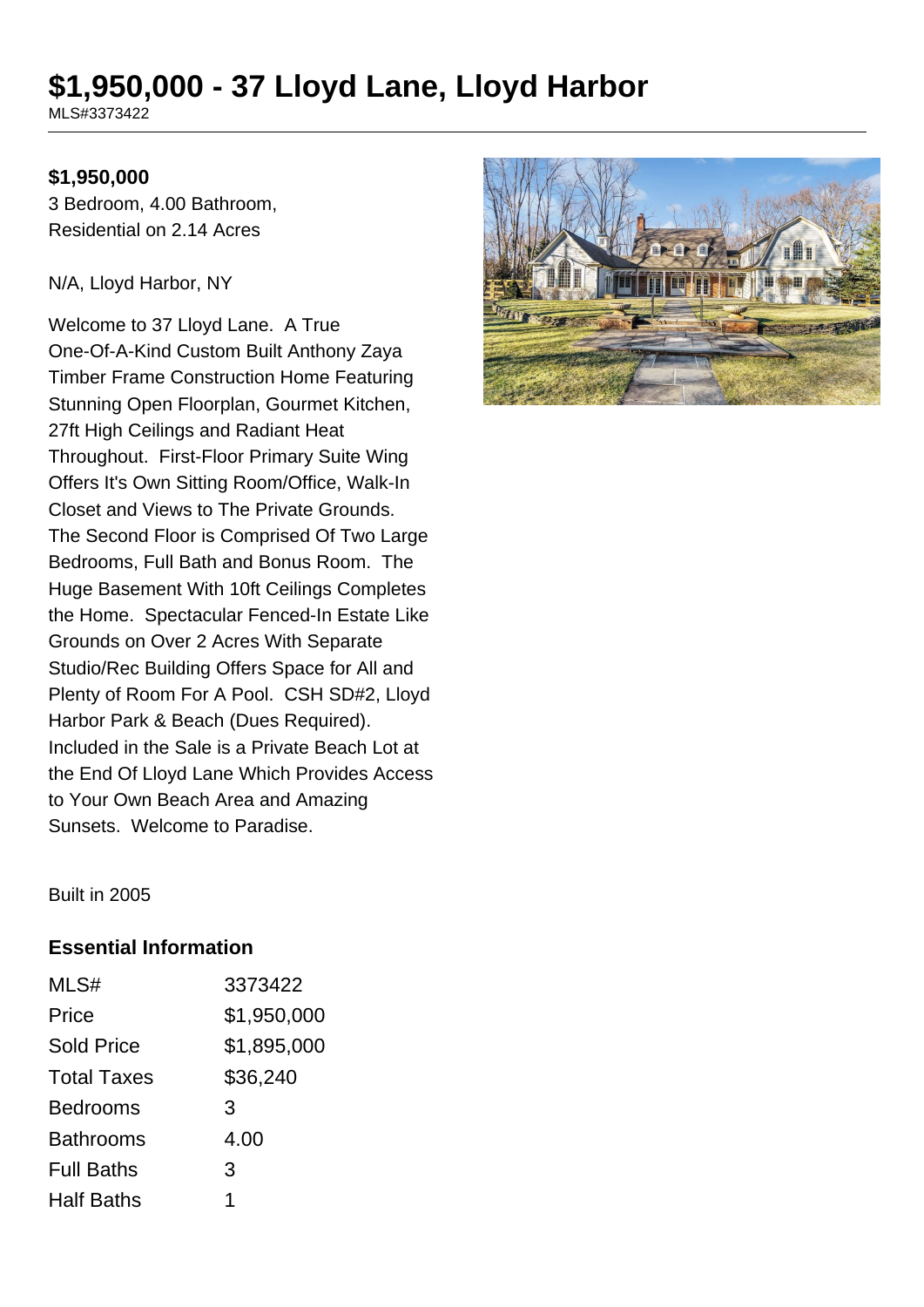| Lot Square Footage93,218 |                                |  |
|--------------------------|--------------------------------|--|
| Acres                    | 2.14                           |  |
| <b>Year Built</b>        | 2005                           |  |
| <b>Type</b>              | <b>Residential</b>             |  |
| Sub-Type                 | <b>Single Family Residence</b> |  |
| <b>Style</b>             | Colonial                       |  |
| <b>Status</b>            | Closed                         |  |

# **Community Information**

| <b>Address</b> | 37 Lloyd Lane  |
|----------------|----------------|
| Subdivision    | N/A            |
| City           | Lloyd Harbor   |
| County         | <b>Suffolk</b> |
| <b>State</b>   | NY             |
| Zip Code       | 11743          |

# **Amenities**

| <b>Features</b> | Level                             |
|-----------------|-----------------------------------|
| Parking         | Private, Attached, 3 Car Attached |
| # of Garages    | 3                                 |
| Garages         | Private, Attached, 3 Car Attached |
| Waterfront      | <b>Beach Access</b>               |

## **Interior**

| Interior                 | Hardwood                                                                                                                                                                |
|--------------------------|-------------------------------------------------------------------------------------------------------------------------------------------------------------------------|
| <b>Interior Features</b> | Master Downstairs, Cathedral Ceiling(s), Den/Family Room, Eat-in<br>Kitchen, Exercise Room, Entrance Foyer, Home Office, Master Bath,<br>Powder Room, Walk-In Closet(s) |
| Appliances               | Dishwasher, Dryer, Microwave, Refrigerator, Oven, Washer                                                                                                                |
| Heating                  | Oil, Other, Radiant                                                                                                                                                     |
| Cooling                  | <b>Central Air</b>                                                                                                                                                      |
| Fireplace                | Yes                                                                                                                                                                     |
| # of Fireplaces          | 1                                                                                                                                                                       |
| <b>Has Basement</b>      | Yes                                                                                                                                                                     |
| <b>Basement</b>          | Full                                                                                                                                                                    |

## **Exterior**

| <b>Exterior</b> | Frame, Brick, Clapboard |
|-----------------|-------------------------|
| Lot Description | Level                   |